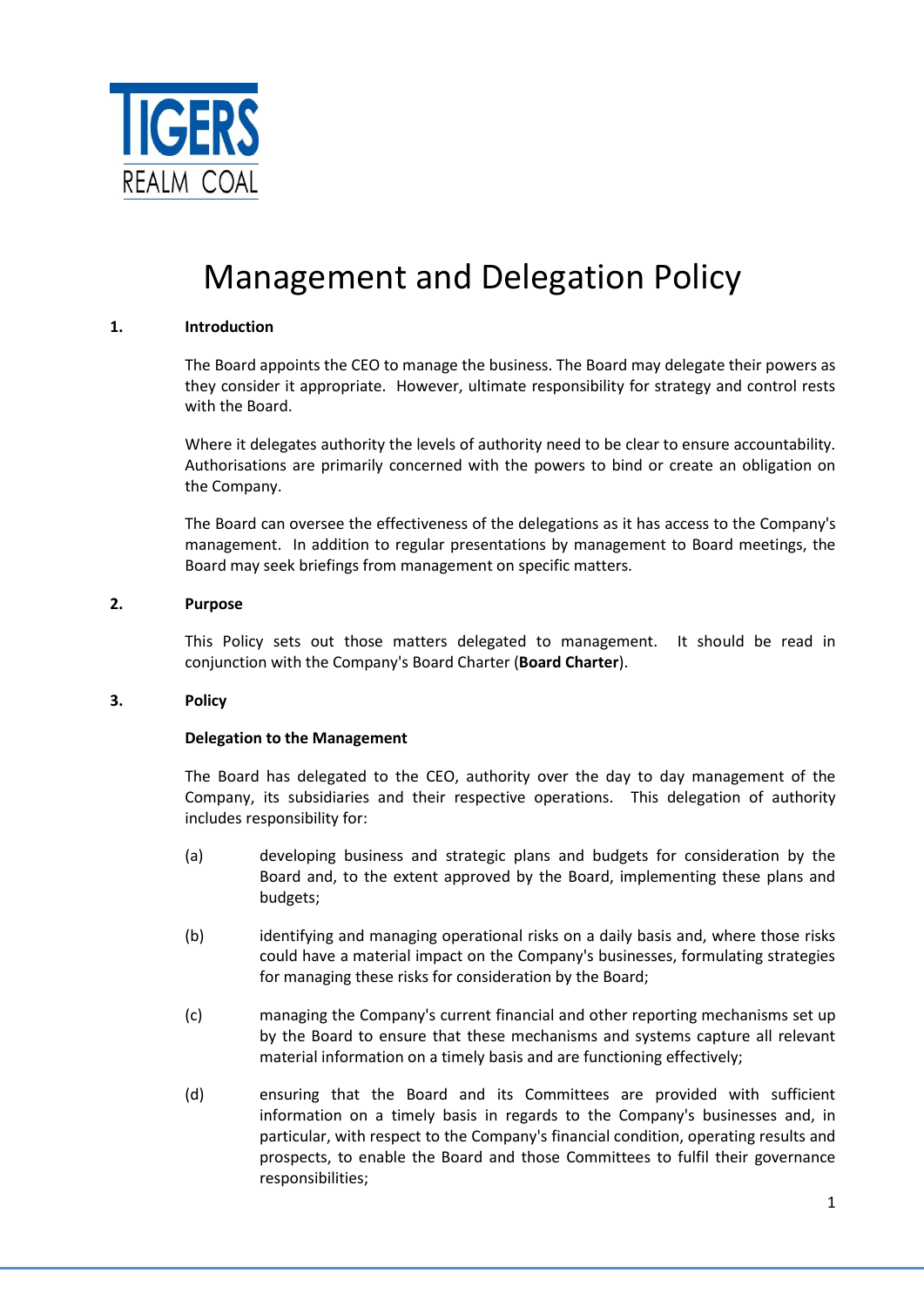

(e) implementing the policies, processes and codes of conduct approved by the Board.

Any responsibilities not specifically delegated by the Board to the CEO or through him to management, will remain the responsibility of the Board.

#### **Reporting to the Board**

Management should provide appropriate and sufficiently detailed reports to the Board at regular intervals including:

- (f) decisions, exercise of powers, or issues, considered to be material;
- (g) a summary of activities in the business units;
- (h) information that gives assurance that appropriate accounting systems, information systems, controls, and procedures are being maintained; and
- (i) accounting and related information that sets out current, and forecast, status of the business.

Management, through the CEO, must supply the Board with this information in a form, timeframe and quality that will enable the Board to discharge its duties effectively. It follows that the Board is entitled to request additional information at any time when they consider it appropriate.

#### **Authorisations**

The CEO cannot exercise certain powers without the prior written authorisation of the Board ("Authorisations"). These powers are set out in Attachment A. The maximum limit of the transaction value for each power that can be exercised by the CEO and General Managers is also set out in Attachment A.

All employees need to understand the powers that have been assigned to their position and the point at which a decision must be referred to others.

Unless specified otherwise, powers are delegated to a position and not to a person.

An occupant of a position assumes the powers delegated to subordinates within their designated span of control.

Employees can only exercise assigned powers relating to their area or functional responsibility.

Temporary delegations (to cover extended leave or absence of the usual occupant of the Position) must be formally approved and promulgated.

Where General Managers need to delegate specific and significant powers and responsibilities to the next level of management, authority should be driven down through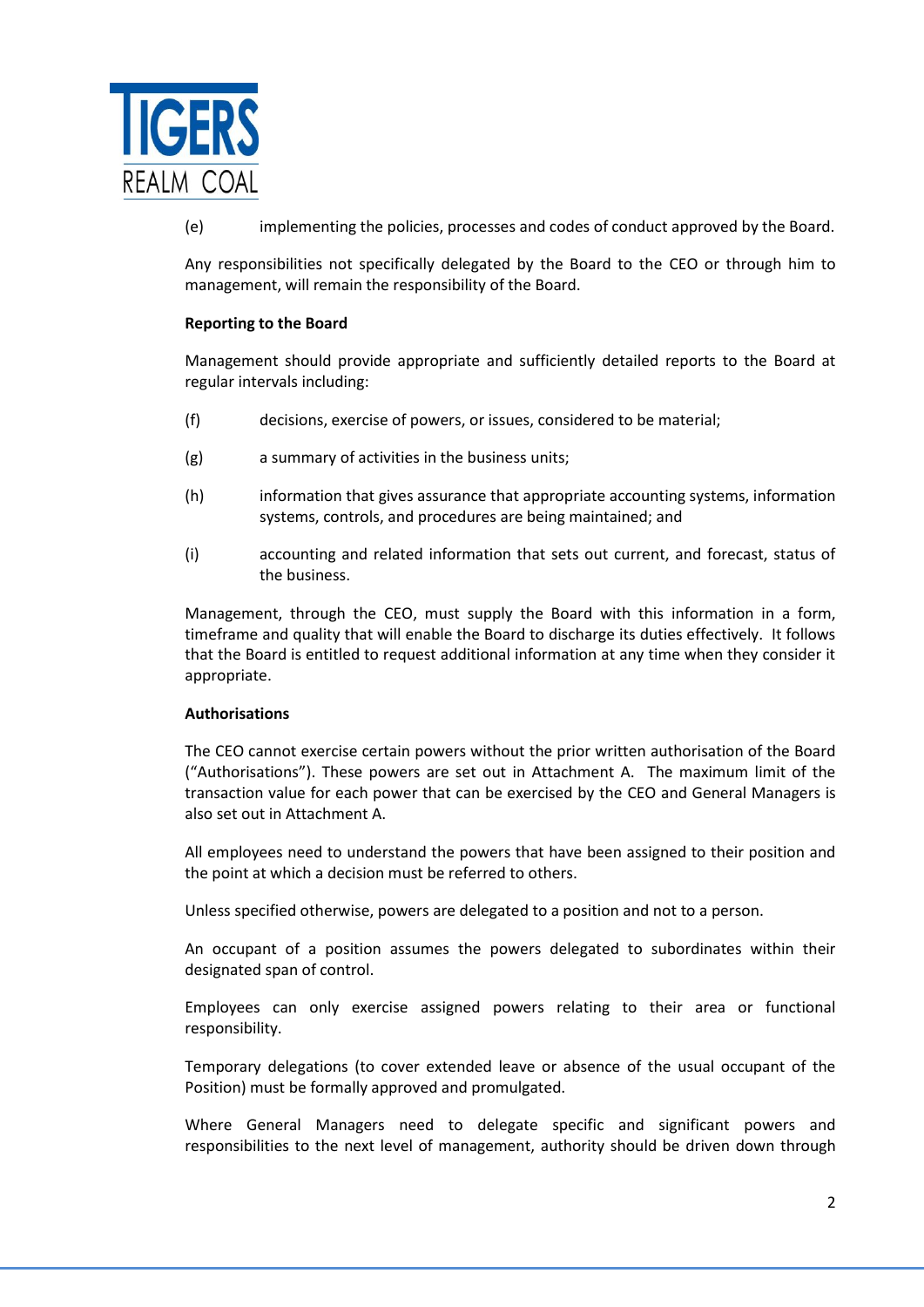

the organisation to ensure people at every level are empowered to make timely and effective decisions relevant to their activities.

Authorisations apply to all business units and divisions throughout the Company. They can only be altered with approval of the Board.

## **4. Review of Authorisations**

The Authorisations will be reviewed annually to ensure the content and levels of Authority remain relevant and should also be reviewed when any significant event occurs that could change the way the Authorisations are applied or interpreted (e.g. after a restructure, or an acquisition, or when there is a significant change in the business environment etc). The review will include a check for compliance.

Each General Manager will liaise with the CEO and conduct a review of the table of Authorisations, annually.

Adopted / Approved by the Board of Directors on the  $23<sup>RD</sup>$  of May 2011.

hƉĚĂƚĞĚƉƉƌŽǀĂůďLJŽĂƌĚŽŶϯϬƵŐƵƐƚϮϬϭϳ